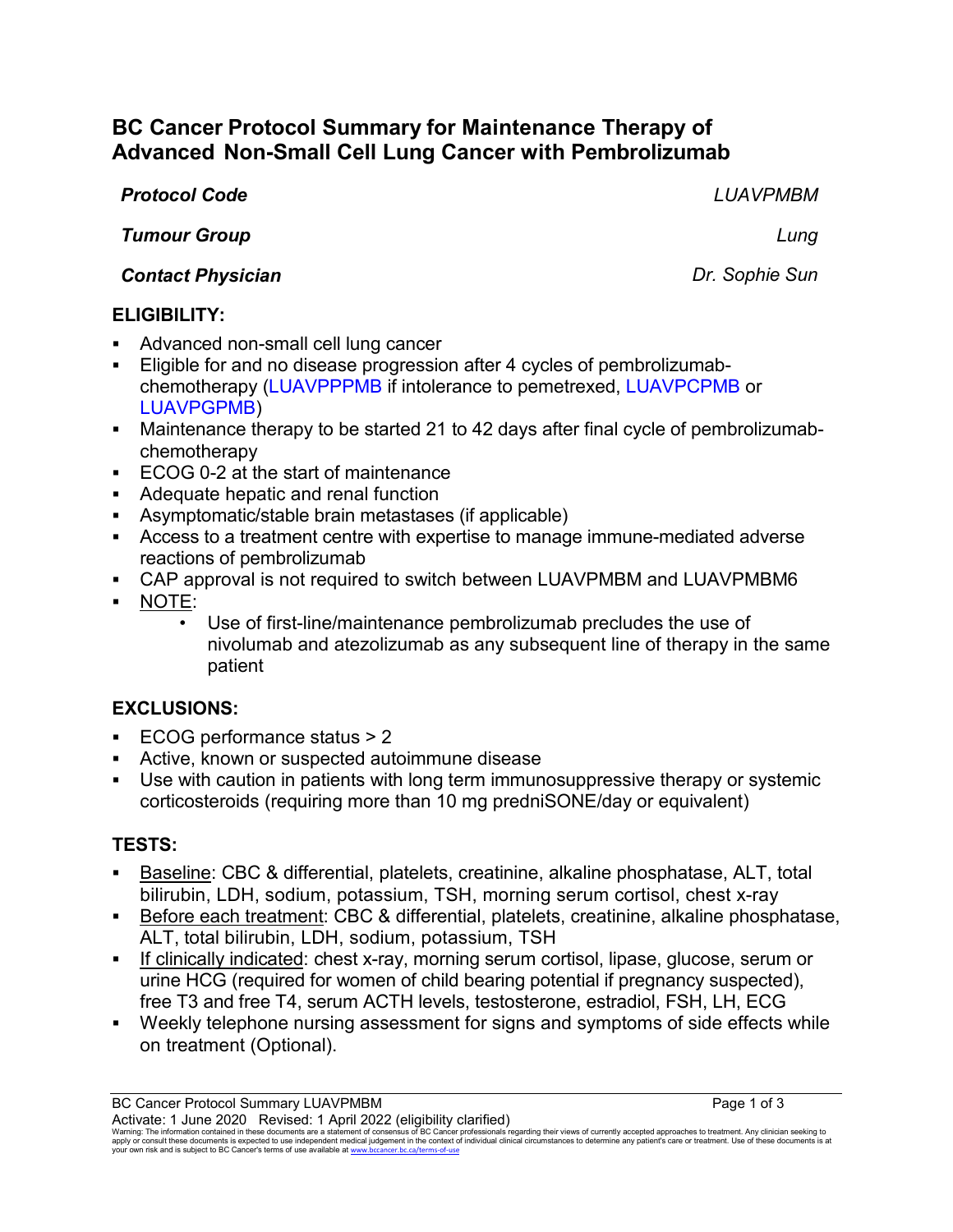### **PREMEDICATIONS:**

- Antiemetics are not usually required
- If required, antiemetic protocol for low emetogenicity (see SCNAUSEA)
- If prior infusion reactions to pembrolizumab: diphenhydrAMINE 50 mg PO, acetaminophen 325 to 975 mg PO, and hydrocortisone 25 mg IV 30 minutes prior to treatment

## **TREATMENT:**

| Drug          | <b>Dose</b>                 | <b>BC Cancer Administration</b><br><b>Guideline</b>                 |
|---------------|-----------------------------|---------------------------------------------------------------------|
| pembrolizumab | 2 mg/kg<br>(maximum 200 mg) | IV in 50 mL NS over 30 minutes<br>Using a 0.2 micron in-line filter |

 **Repeat every 3 weeks until disease progression, unacceptable toxicity or a maximum of 2 years of treatment (including doses given with chemotherapy and LUAVPMBM6)**

# **DOSE MODIFICATIONS:**

No specific dose modifications for pembrolizumab. Toxicity managed by treatment delay and other measures (see [SCIMMUNE](http://www.bccancer.bc.ca/chemotherapy-protocols-site/Documents/Supportive%20Care/SCIMMUNE_Protocol.pdf) protocol for management of immune-mediated adverse reactions to checkpoint inhibitors immunotherapy,

[http://www.bccancer.bc.ca/chemotherapy-protocols](http://www.bccancer.bc.ca/chemotherapy-protocols-site/Documents/Supportive%20Care/SCIMMUNE_Protocol.pdf)[site/Documents/Supportive%20Care/SCIMMUNE\\_Protocol.pdf\)](http://www.bccancer.bc.ca/chemotherapy-protocols-site/Documents/Supportive%20Care/SCIMMUNE_Protocol.pdf).

# **PRECAUTIONS:**

- **1. Serious immune-mediated reactions**: can be severe to fatal and usually occur during the treatment course, but may develop months after discontinuation of therapy. They may include enterocolitis, intestinal perforation or hemorrhage, hepatitis, dermatitis, neuropathy, endocrinopathy, pneumonitis, as well as toxicities in other organ systems. Early diagnosis and appropriate management are essential to minimize life-threatening complications (see [SCIMMUNE](http://www.bccancer.bc.ca/chemotherapy-protocols-site/Documents/Supportive%20Care/SCIMMUNE_Protocol.pdf) protocol for management of immune-mediated adverse reactions to checkpoint inhibitors immunotherapy, http://www.bccancer.bc.ca/chemotherapy-protocolssite/Documents/Supportive%20Care/SCIMMUNE\_Protocol.pdf).
- **2. Infusion-related reactions:** isolated cases of severe infusion reactions have been reported. Discontinue pembrolizumab with severe reactions (Grade 3 or 4). Patients with mild or moderate infusion reactions may receive pembrolizumab with close monitoring and use of premedication.

BC Cancer Protocol Summary LUAVPMBM **Page 2 of 3** Activate: 1 June 2020 Revised: 1 April 2022 (eligibility clarified) Warning: The information contained in these documents are a statement of consensus of BC Cancer professionals regarding their views of currently accepted approaches to treatment. Any clinician seeking to<br>apply or consult t